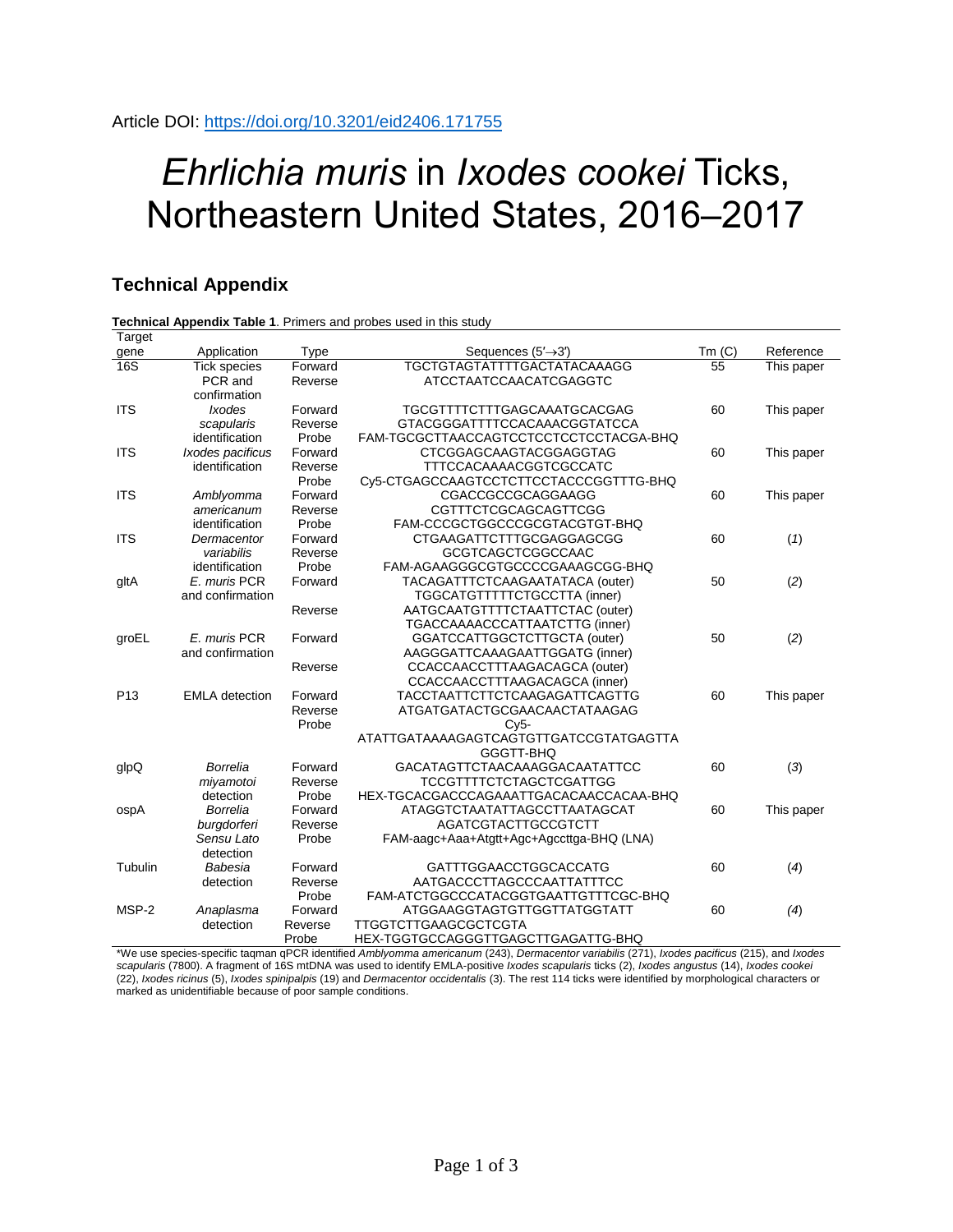**Technical Appendix Table 2.** DNA sequences used in this study

| -----<br>Organism | Gene     | Sample or strain   | GenBank accession no.* |
|-------------------|----------|--------------------|------------------------|
| Ixodes scapularis | 16s rRNA | 20170522-362       | MG242324               |
| Ixodes scapularis | 16s rRNA | 20170605-176       | MG242325               |
| Ixodes cookei     | 16s rRNA | 20170731-52        | MG242326               |
| Ixodes cookei     | 16s rRNA | 20170807-147       | MG242327               |
| Ixodes cookei     | 16s rRNA | 20170918-13        | MG242328               |
| E. muris          | gltA     | 20170522-362       | MG242314               |
| E. muris          | gltA     | 20170605-176       | MG242315               |
| E. muris          | gltA     | 20170731-52        | MG242316               |
| E. muris          | gltA     | 20170807-147       | MG242317               |
| E. muris          | gltA     | 20170918-13        | MG242318               |
| E. muris          | groEL    | 20170522-362       | MG242319               |
| E. muris          | groEL    | 20170605-176       | MG242320               |
| E. muris          | groEL    | 20170731-52        | MG242321               |
| E. muris          | groEL    | 20170807-147       | MG242322               |
| E. muris          | groEL    | 20170918-13        | MG242323               |
| E. muris          | gltA     | <b>WI22</b>        | HQ660494               |
| E. muris          | groEL    | <b>WI22</b>        | HQ660492               |
| E. muris          | gltA     | <b>WI975</b>       | HQ660497               |
| E. muris          | groEL    | <b>WI975</b>       | HQ660493               |
| E. muris          | gltA     | EmCRT              | LANU00000000           |
| E. muris          | groEL    | EmCRT              | LANU00000000           |
| E. muris          | gltA     | AS145              | CP006917               |
| E. muris          | groEL    | AS145              | CP006917               |
| E. muris          | groEL    | Est7979            | KU535864               |
| E. muris          | groEL    | Nov-Ip300          | GU358687               |
| E. muris          | groEL    | RUS/Nov14-2526-Ipr | KX980049               |
| E. muris          | groEL    | Est1709            | KU535861               |
| E. muris          | groEL    | IRK1/Warsaw        | KF312362               |
| Ehrlichia spp.    | gltA     | <b>HF</b>          | NZ CP007474            |
| Ehrlichia spp.    | groEL    | <b>HF</b>          | NZ CP007474            |
| E. ovata          | groEL    | Shizuoka           | DQ672553               |
| E. chaffeensis    | gltA     | Jax                | CP007475               |
| E. chaffeensis    | groEL    | Jax                | CP007475               |
| E. chaffeensis    | gltA     | Arkansas           | CP000236               |
| E. chaffeensis    | groEL    | Arkansas           | CP000236               |
| E. canis          | gltA     | Jake               | NC_007354              |
| E. canis          | groEL    | Jake               | NC_007354              |
| E. ewingii        | gltA     | Panola Mountain    | DQ365879               |
| E. ewingii        | groEL    |                    | AF195273               |
| E. ruminantium    | gltA     | Welgevonden        | NC_005295              |
| E. ruminantium    | groEL    | Welgevonden        | NC_005295              |

\*GenBank accession numbers MG242314 to MG242328 are new sequences in this study.

#### **Technical Appendix Table 3**. EMLA positive ticks in this study

| ___          |                                 |            |        |                         |
|--------------|---------------------------------|------------|--------|-------------------------|
| Tick ID#     | Tick species                    | Tick stage | Source | ∟ocation                |
| 20170522-362 | <i>Ixodes scapularis</i>        | Adult      | Human  | Laporte, MN 56461       |
| 20170605-176 | <i><b>Ixodes scapularis</b></i> | Adult      | Human  | Eleva, WI 54738         |
| 20170731-52  | Ixodes cookei                   | Adult      | Human  | <b>Holden, ME 04429</b> |
| 20170807-147 | Ixodes cookei                   | Adult      | Human  | Salamanca, NY 14779     |
| 20170918-13  | Ixodes cookei                   | Adult      | Human  | Littleton, ME 04730     |